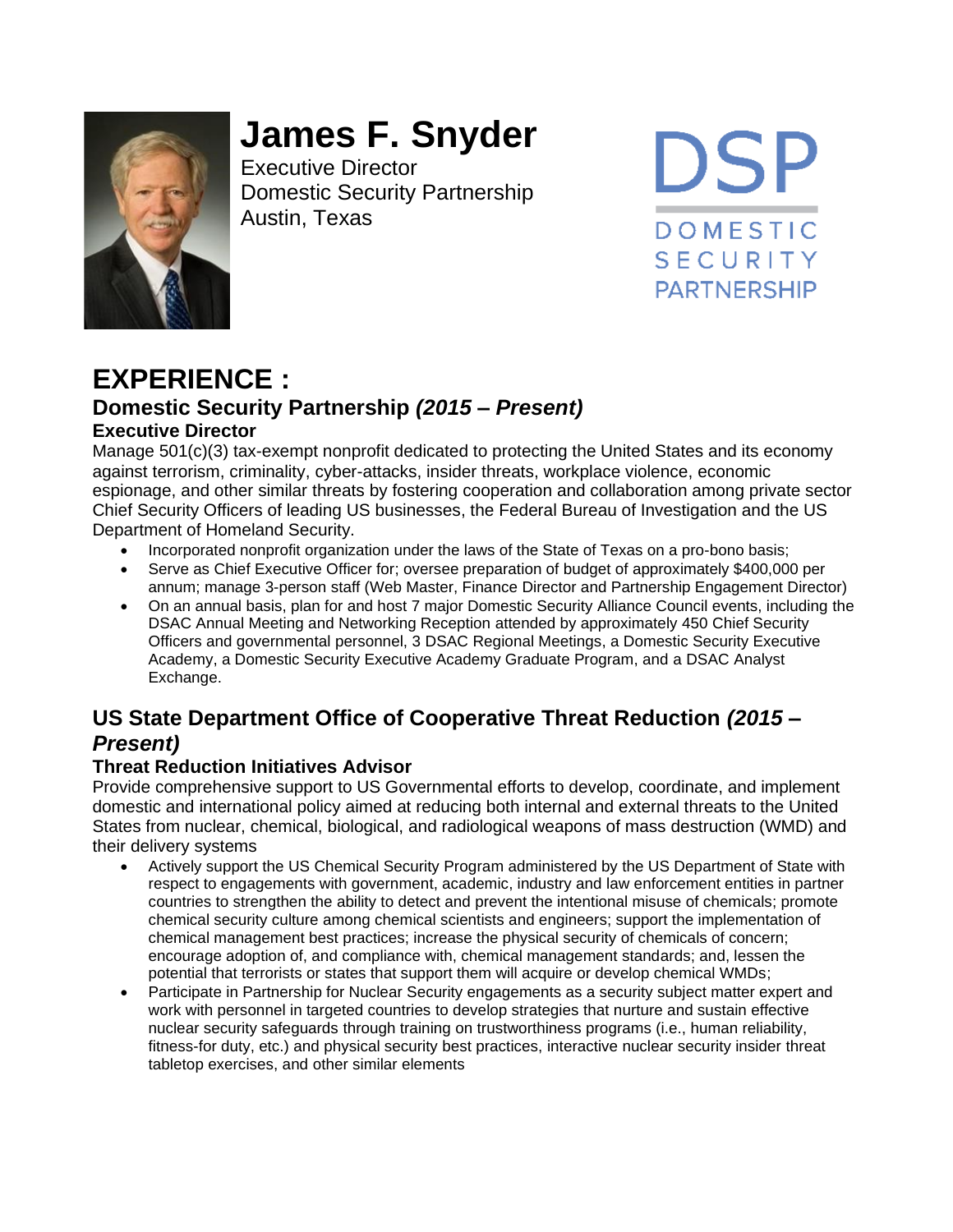## **ConocoPhillips Company** *(2004 – 2015)*

#### **Chief Security Officer**

Served as chief security officer for global energy company ranked No. 7 on Fortune's list of the Global 500, that was the largest refiner of petrochemical products in the United States and had major exploration and production operations in more than 40 countries;

- Within two years of appointment, transformed underperforming corporate security function to achieve and retain Tier 3 status, the top Customs Trade Partnership Against Terrorism program rating by the US Department of Homeland Security (awarded to less than 4% of all evaluated companies) through initiation of innovative programs (global audit and compliance, due diligence investigations, security vulnerability assessments, contingency planning, supply chain security, etc.) while maintaining lowest operating costs of peer group i.e., ExxonMobil, Shell, Chevron, BP, Total and ENI;
- Anticipated and in early 2014, briefed key civilian (US State Department) and senior military command staff (US Africa Command, Special Operations Command and the Defense Intelligence Agency) on potential for rebels to misappropriate crude from the Company's joint venture operations in the eastern provinces of Libya; subsequently provided intelligence to US officials that, as predicted, a North Korean flagged tanker had lifted over 240,000 barrels of crude and had been damaged by RPG fire as it departed the Es Sider JV terminal; ongoing collaboration with US officials resulted in the capture of armed Libyan insurgents and seizure of the vessel by US Navy SEALs, effectively eliminating company exposure to potential catastrophic environmental claims;
- Appointed by Secretary of State Hillary R. Clinton as private sector co-chair of the Overseas Security Advisory Council (2013-15), citing "exemplary leadership [which has] advanced the goal of protecting US citizens and interests overseas" and that "it takes true leaders like Mr. Snyder to advance [OSAC] and achieve our mutual goal of developing efficient, cost-effective communications networks that provide the private sector with the tools needed to cope with security-related issues in a foreign environment;"
- Served as Energy Substantive Point of Contact for the National Critical Infrastructure Council which provide advice and recommendations to the President (George W Bush) on issues affecting the security national critical infrastructure;
- Co-lead Hurricane Katrina emergency response at devastated 250,000 BPD Louisiana refinery and facilitated the immediate delivery of critical environmental remediation and relief supplies; enabled early return to full production by personally securing FEMA/White House approval for deployment of the "TS Empire State VI" as an on-site floating accommodation for 400 recovery workers (yielding \$30 million direct savings); directed team which quickly located, accounted for and provided assistance to all 358 displaced employees; oversaw donation of more than 200,000 gallons of diesel and 50,000 gallons of gasoline to first responders; coordinated rooftop helicopter rescue of stranded company personnel in New Orleans;
- Within hours of the outbreak of armed conflict and 3 days prior to first civilian evacuation by US Government, coordinated 2 a.m. airlift/evacuation of all Company expatiate employees and dependents (along with dozens of stranded workers from competitor companies, the British Embassy, and NGOs who were also caught in the crossfire between government forces and insurgents) from Libya; managed ongoing support programs for in-country national employees throughout the conflict including mechanisms to continue salary distributions during prolonged bank closures; facilitated early resumption of the Company's Libyan operations (among very first western companies to reenter Libya after the fall of the Qaddafi regime);
- Facilitated Green Zone meetings between the Iraqi Minister of Oil, Iraqi Vice-President, et al., and the ConocoPhillips CEO, the first Fortune 500 CEO to visit Baghdad after Operation Desert Storm, considered a key milestone in pacification efforts which paved the way for subsequent foreign development of Iraq's natural resources;
- Regularly traveled to developing/less secure countries, (e.g., Madagascar, Cote d' Ivoire, Senegal, Gambia, Guinea, Saudi Arabia, Iraq, Kurdistan, Bangladesh) as part of business development delegations with the dual objectives of keeping the delegation safe and assessing the country's suitability for long-term investments (in some instances, billions of dollars) which might take decades to return a profit and then managed "first in boots-on-the-ground" activities to safely establish new operations in Angola, Bangladesh, Nigeria, Saudi Arabia, Senegal and Peru;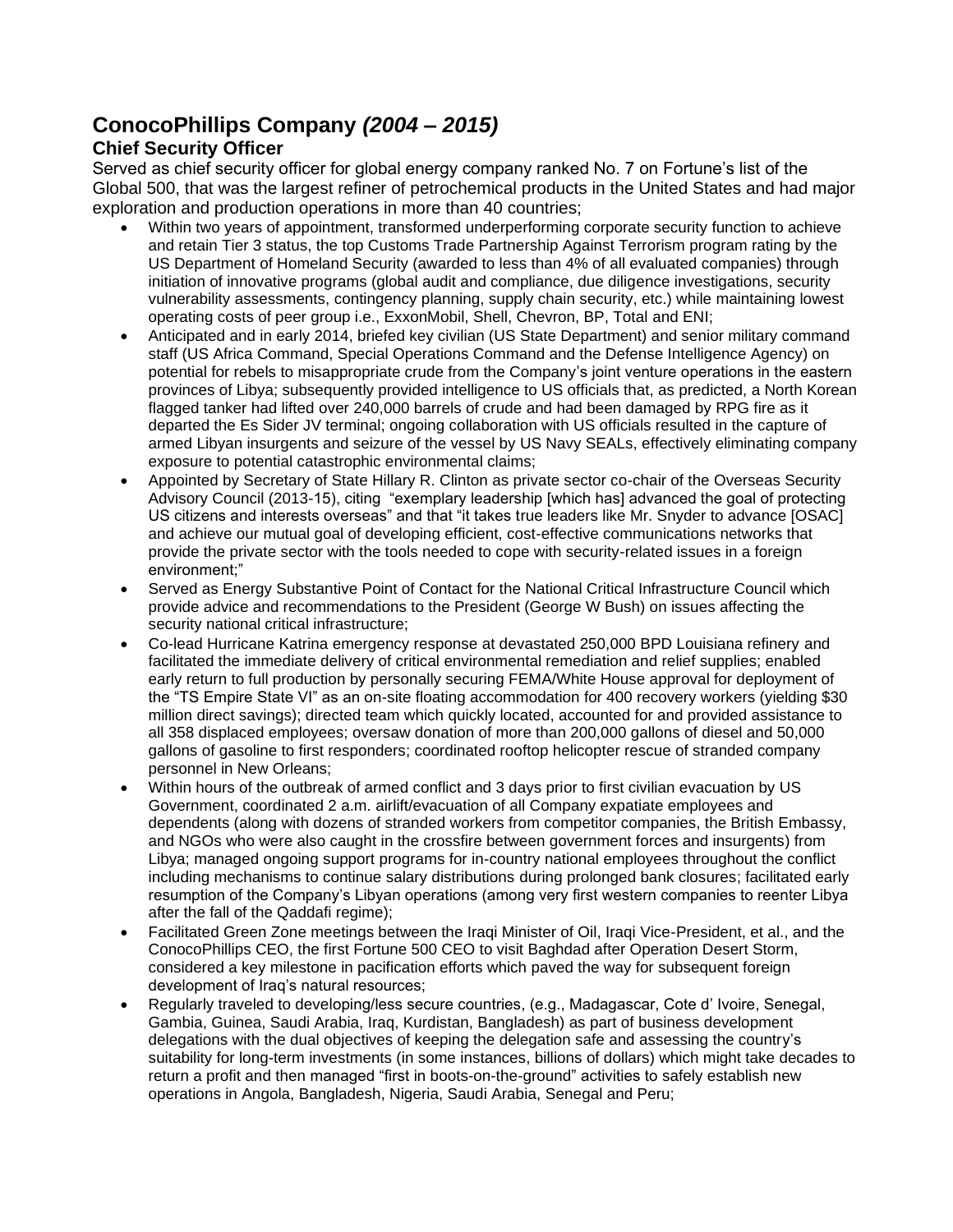- Achieved top 10% employee satisfaction ratings in every corporate employee climate survey; recruited and retained a very, responsive, multi-lingual (e.g., Arabic, French, Farsi, Spanish, Bahasa Malaysian, English) and diverse workforce (43% - Women/People of Color) who are highly regarded as business enablers;
- Maintained 100% Company compliance with all laws and regulations, including the U.S. Maritime Transportation Security Act, the U.S. Chemical Facilities Anti-Terrorism Standards, the U.S. Transportation Workers Identification Credential and dozens of other federal, state, foreign and international laws and regulations intended to protect national critical infrastructure and the homeland;
- Secured and managed a record \$17 million in U.S. Port Facility Security Grants to enhance security at Company owned refineries and terminals in the United States, while ensuring that company operated refineries and terminals in other countries were also appropriately security resourced.

# **Apple Computer, Inc** *(2002 – 2004)*

#### **Director, World Wide Corporate Security**

Directed all corporate security functions for Fortune 500 technology company engaged in the design, development and distribution of personal entertainment devices, computers and related peripherals with manufacturing, distribution and sales facilities around the world;

- Established multifaceted, highly regarded, legally compliant information security program that has been cited by various commentators for its efficacy in assuring that the public was always surprised by CEO Steve Job's famous "one more thing" product announcements, which included, among others, the cross-platform iPod, the iTunes Music Store, the Power Mac G5 (the first 64-bit computer sold to the public) and a raft of other personal entertainment services and digital devices.
- Managed implementation of comprehensive security initiatives in complex world-wide supply chain involving Apple, OEMs, freight forwarders and other vendors to make Apple among the first US corporations to benefit from expedited import processing through CTPAT (Customs Trade Partnership Against Terrorism) certification and coordinated the development and implementation of awareness and reporting measures to assure compliance with Sarbanes-Oxley legislation;
- Established Executive, Employee and Special Events Protection programs, resulting in enhanced protection for Apple's human capital (including its high-profile chairman and CEO) at shareholder meetings, media events, and at Macworld trade shows in San Francisco, New York, Paris, and Tokyo (with approximately 100,000 attendees and millions of dollars in inventory at each venue);
- Dramatically enhanced international travel security program through development of comprehensive travel locator system, and establishment of 7x24 One Call Center to provide emergency assistance as required; developed capacity to evacuate employees using portable quarantines at the height of SARS epidemic, which overcame reluctance by Apple personnel to travel to OEM sites in China during the critical production ramp up of a major new product;
- Developed and implemented comprehensive Crisis Management/Emergency Response program to include elaborate live drills (in addition to table-top exercises) simulating workplace violence, terrorist acts, natural disasters and other emergency scenarios involving Apple Emergency Response Team (ERT) personnel, Apple Security officers and local fire, police and medical first responders, characterized by senior public-sector emergency planning officials as "among the best" they had experienced.

# **Exodus Communications** *(2000 – 2002)*

#### **Vice President, Corporate Security and Chief Asset Protection Officer**

Managed all corporate security functions of USA Today e-Business 50 industry leader in complex Internet operations outsourcing for companies with mission critical applications, including Yahoo!, eBay, General Electric, American Airlines, USA Today, Lycos, Microsoft, the New York Times, JC Penny, The Sharper Image, Merrill Lynch, Best Buy, British Airways, KPMG, the Washington Post, Dell Computers, and more than 3,500 other leading e-commerce firms and government agencies. Prior to filing for bankruptcy protection during the "dot com crash," 1 in 3 "clicks on the internet" hit applications operating at an Exodus Internet Data Center (IDC);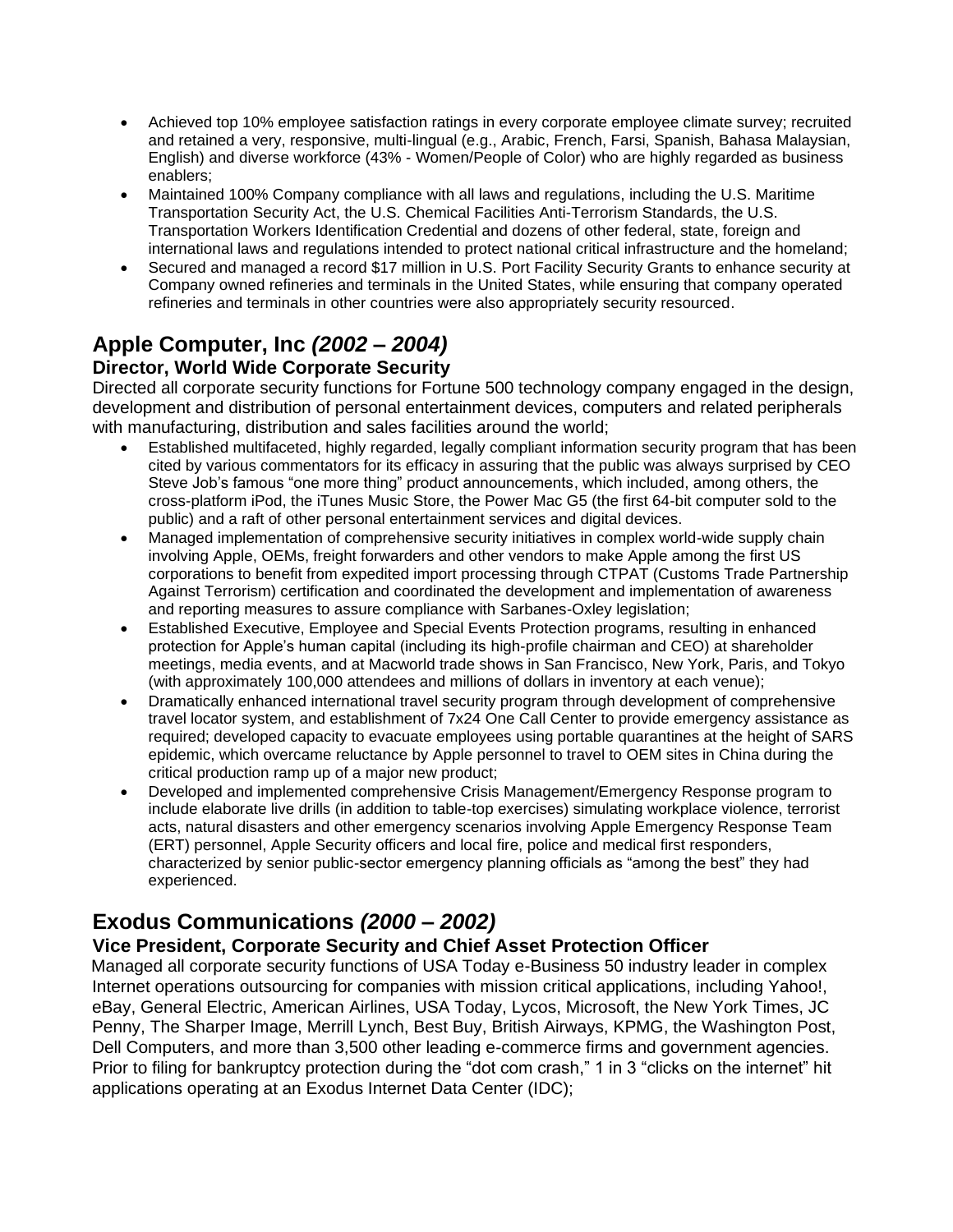- Within one year of assuming management of nascent security operation, earned Statement on Auditing Standards No. 70 (SAS 70) Type II Service Auditor's Report certification (highest rating), an affirmation by Deloitte & Touche following a 6-month comprehensive audit that Exodus security operations met exacting standards relative to physical and electronic security measures, third party penetration testing programs, disaster recovery planning, and other key processes;
- Met or exceeded every security financial target and reduced recurring security operating expense from \$28 million to less than \$18 million (primarily recurring salary expense) by introducing more efficient processes (e.g., centralized response units, staffing based on IDC utilization studies), negotiating preferred pricing and concessions from vendors, and implementing advanced security technologies (e.g., centralized security operations centers);
- Prepared and executed crisis response programs that permitted Exodus IDCs to operate without interruption despite close physical proximity to major disruptions including Ground Zero at the World Trade Towers in New York, the epicenter of a 6.8 magnitude Seattle/Tacoma earthquake in March 2001, and detonation of an improvised explosive device by the "Real IRA" in London;
- Managed architectural and technical security design for Exodus' "fifth generation" data centers (favorably described by the Washington Post as "secure, bunker-like facilities") featuring best of breed level five ballistic resistant construction, biometric authentication, access control portals, 7x24 security presence, continuous digital CCTV surveillance/recording, motion/intrusion detection, and other state of the art security systems;
- Assured the operational integrity of Exodus' international network and the security of its 44 highly complex data centers in North America, Europe and Asia Pacific housing billions of dollars of high tech equipment and information (identified by the National Infrastructure Protection Center as level one components of the United States' critical infrastructure), all of which operated continuously in a secure environment;
- Created highly effective corporate investigations program that recovered hundreds of thousands of dollars in misappropriated equipment; identified suspect vendor charges resulting in the return of more than \$1 million to the corporate treasury; discretely and professionally investigated sexual harassment charges that led to the dismissal of a senior corporate official and established highly successful skip tracing investigation program in support of Exodus' accounts receivable program.

# **Mobil Corporation** *(1995 - 2000)*

#### **Manager, Global Business Analysis & Investigations**

Managed diverse, internationally based personnel responsible for asset protection, investigations and business analysis for capital intensive Fortune Global 25 company with exploration, production, refining, marketing, shipping, research, development, and chemical operations in over 135 countries;

- Established and managed global major transaction Business Analysis (due diligence) Center to critically assess possible joint venture partners, acquisitions and other significant business opportunities that is generally acknowledged to be the first in-house, fully integrated security operation of its kind; managed reviews to assure corporate adherence to the Foreign Corrupt Practices Act, anti-boycott and trade sanctions regulations, Federal Sentencing Guidelines, Economic Espionage Act, anti-money laundering regulations, and other legally mandated requirements;
- Managed international investigative team that identified/investigated operational exposures with notable successes in the former Soviet Union, Europe, Indonesia, and Nigeria; oversaw implementation of corrective measures to address identified deficiencies in Company's business processes;
- Reorganized function resulting in greater focus on issues of critical importance to the company, including corporate governance and legal compliance, while realizing significant cost savings and consistently maintaining extremely high ratings in client satisfaction and employee climate surveys;
- Played key, in-country role establishing risk mitigation program for multibillion-dollar facilities in high threat environments, e.g., protection of operations subject to armed attack by Aceh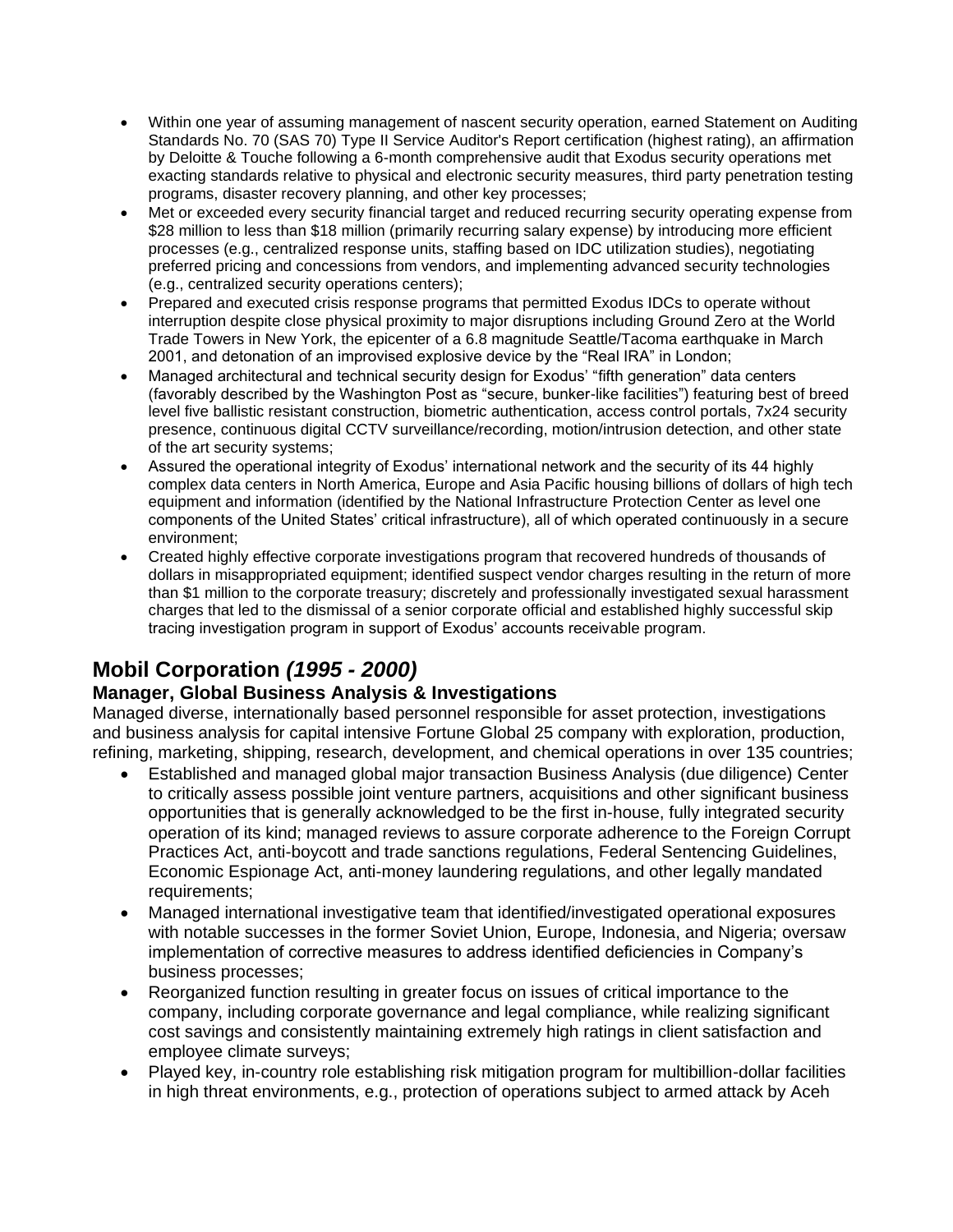Merdeka (Free Aceh Indonesia), Movement for the Emancipation of the Niger Delta (MEND – Nigeria) and other insurgencies;

- Co-led cross-functional crisis management team that insured continuity of critical operations during major emergencies, including the successful evacuation of hundreds of employees and dependents in the violent aftermath of the overthrow of Indonesian President Suharto;
- Instituted several programmatic innovations, including an enhanced control environment through greater coordination of Legal Counsel, General Auditor, Human Resources and Controller activities;
- Served as global transition security manager with responsibility for all security issues (including executive, personnel, information, and asset protection) associated with Exxon Mobil merger;
- Chaired Information Management Steering Committee, provided functional oversight for Global Information Systems security; served on the Company's Legal Compliance and Internal Review Committees.

# **MCI Telecommunications Corporation** *(1988-1995)*

#### **Director/Special Counsel, Office of Systems Integrity**

Set strategic and tactical security policy in rapidly growing international high-tech company that was eventually acquired by Verizon Communications;

- Instrumental in founding security department and development of corporate security program;
- Developed company's *Customer Support Program* and *MCI Detect*, the industry's first value added telecommunications and computer security consultancy programs;
- Led successful industry effort (including testifying before several state legislative committees) to amend the laws of Washington, Colorado, Minnesota, and New York to provide for criminal sanctions for computer intrusions and otherwise enhance statutory protections for telecommunications providers and end users
- Established and directed program which recovered millions of dollars in restitution via civil and criminal proceeds arising from internal/external theft of services, intellectual and physical assets;
- Negotiated complex sales contracts pertaining to fraud and security with Fortune 500 customers;
- Insured compliance with applicable laws and regulations such as the Electronic Communications Privacy Act and represented the company on security, fraud and privacy issues before FCC, Congress, U.S. Department of Justice, state legislatures, attorneys general, and regulatory bodies.

#### **United States Department of the Treasury** *(1980 - 1988***) Deputy Chief Counsel, United States Secret Service**

Supervised legal staff of Treasury Department law enforcement agency responsible for protecting the President of the United States, the Vice President of the United State, foreign heads of state and other designated officials and for enforcement of federal criminal laws related to the counterfeiting of U. S. currency, obligations and securities, bank and financial institution fraud, mail fraud, wire fraud, illicit financing operations, cybercrime, identity theft, credit card fraud, money laundering, and other financial crimes;

- Legal advisor to Secret Service Director and staff, representing the Service before the Courts and Congress, e.g., efforts to balance public use of surrounding areas and the security of the White House complex and other key installations; and expansion of Secret Service's economic and computer crime investigative jurisdictions;
- Provided legal guidance to 1800 Special Agents and 1200 sworn police officers incident to protection of President, Vice-President, foreign heads of State, and other dignitaries, and the investigation and prosecution of violations of the U.S. criminal code; cleared for access to TS/SCI classified information;
- Assisted in the prosecution, John Hinckley, who was found not guilty by reason of insanity of attempting to assassinate President Ronald Reagan and in successfully opposing his motions to leave the confines of St Elizabeth's mental hospital following commitment;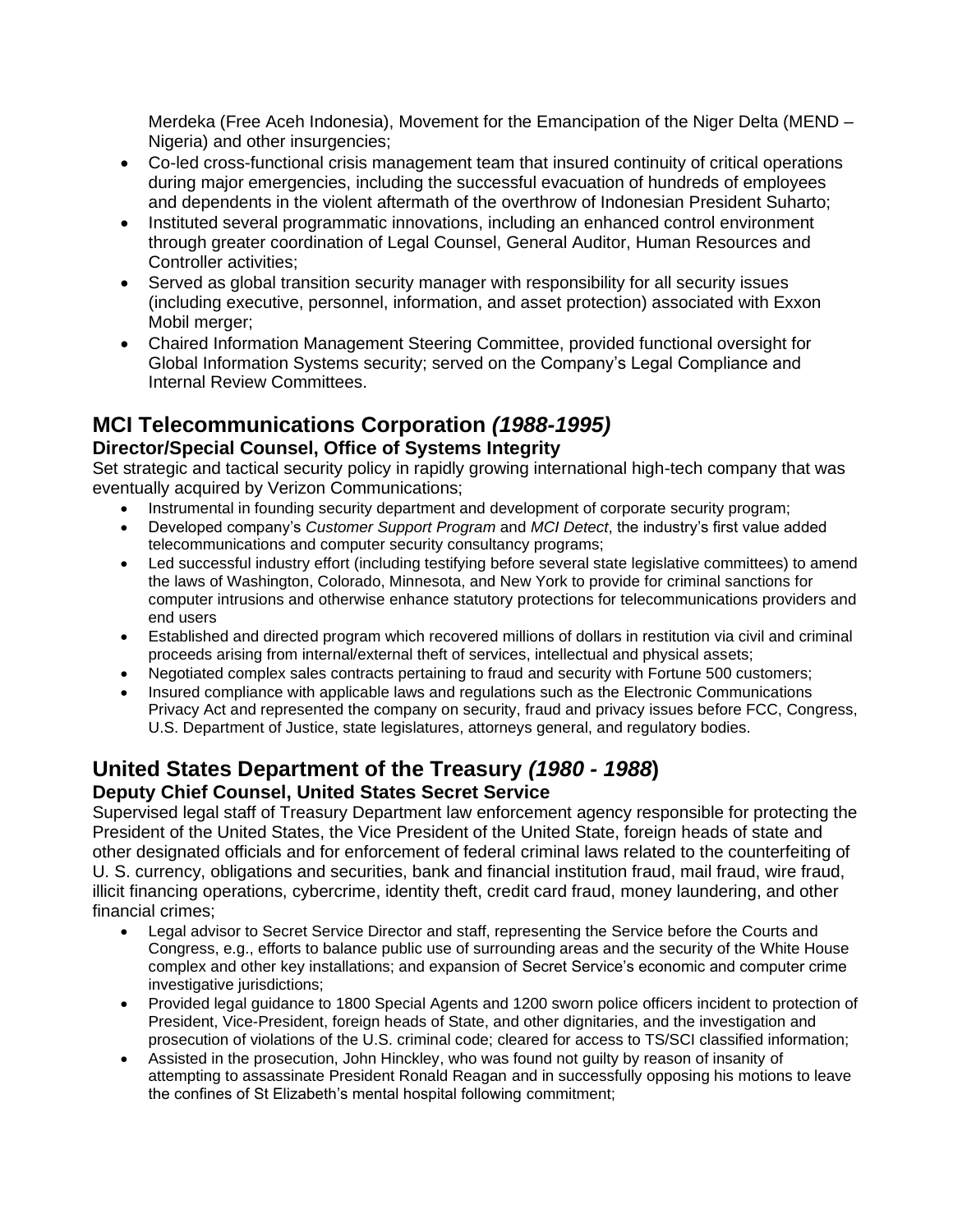- Reviewed and approved multimillion dollar procurements/contracts for legal sufficiency and represented the Service in proceedings before GSA Board of Contract Appeals; adjudicated denials of White House press passes, and negotiated/settled claims pursuant to the Federal Tort Claims Act;
- On-site senior legal advisor for security planning at major events including the 1984 Summer Olympic Games, the Republican National Convention, two Presidential inaugurations, and continuity of government planning;
- Represented agency in proceedings before the Equal Employment Opportunity Commission, the Merit Systems Protection Board, the Office of Special Counsel, the Court of Appeals for the Federal Circuit, etc.

# **United States Department of Justice** *(1984***)**

#### **Special Assistant United States Attorney for the Western District of Texas**

Trial Attorney responsible for prosecuting Federal criminal code violations in U.S. District Court, Austin, Texas

• Received Treasury Department's Special Achievement Award for securing the indictment and felony conviction of 26 defendants involved in a complex, multi-state conspiracy to defraud the U.S. Department of the Navy and the recovery of more than \$500,000 in court ordered restitution.

# **United States Department of Justice** *(1983-1984)*

#### **Special Assistant United States Attorney for the District of Columbia**

Trial Attorney responsible for prosecuting violation of the District of Columbia criminal code in the Superior Court for the District of Columbia

• Conducted multiple bench and jury trials in the while maintaining one the highest conviction rates among the 40+ prosecutors in section.

# **Austin Peay State University** *(1977-1978)*

#### **Assistant Professor, Commercial Law**

Tenure track professor of U.S. business law (contracts, torts, real estate, insurance, etc.).

### **Cambridgeshire College of Arts & Technology, Cambridge, UK** *(1978- 1979)*

#### **Instructor, Business Law**

Instructor of U.K. business law (incident to pursuit of international law degree at Cambridge University).

#### **LL.M. Cambridge University (England)** 1979

(Rotary Scholar, Honours Degree)

**J.D. University of Tennessee** 1977

(Class Ranking – Top 30%)

**B.A. University of Tennessee** 1974 (Member: Phi Beta Kappa, Phi Eta Sigma and

Phi Kappa Phi Honor Societies)

Awarded Varsity Athletic Letter for

Intercollegiate Sports Competition (2 years)

# **Education Professional Licenses**

**Admitted to the Practice of Law**

State of Tennessee

District of Columbia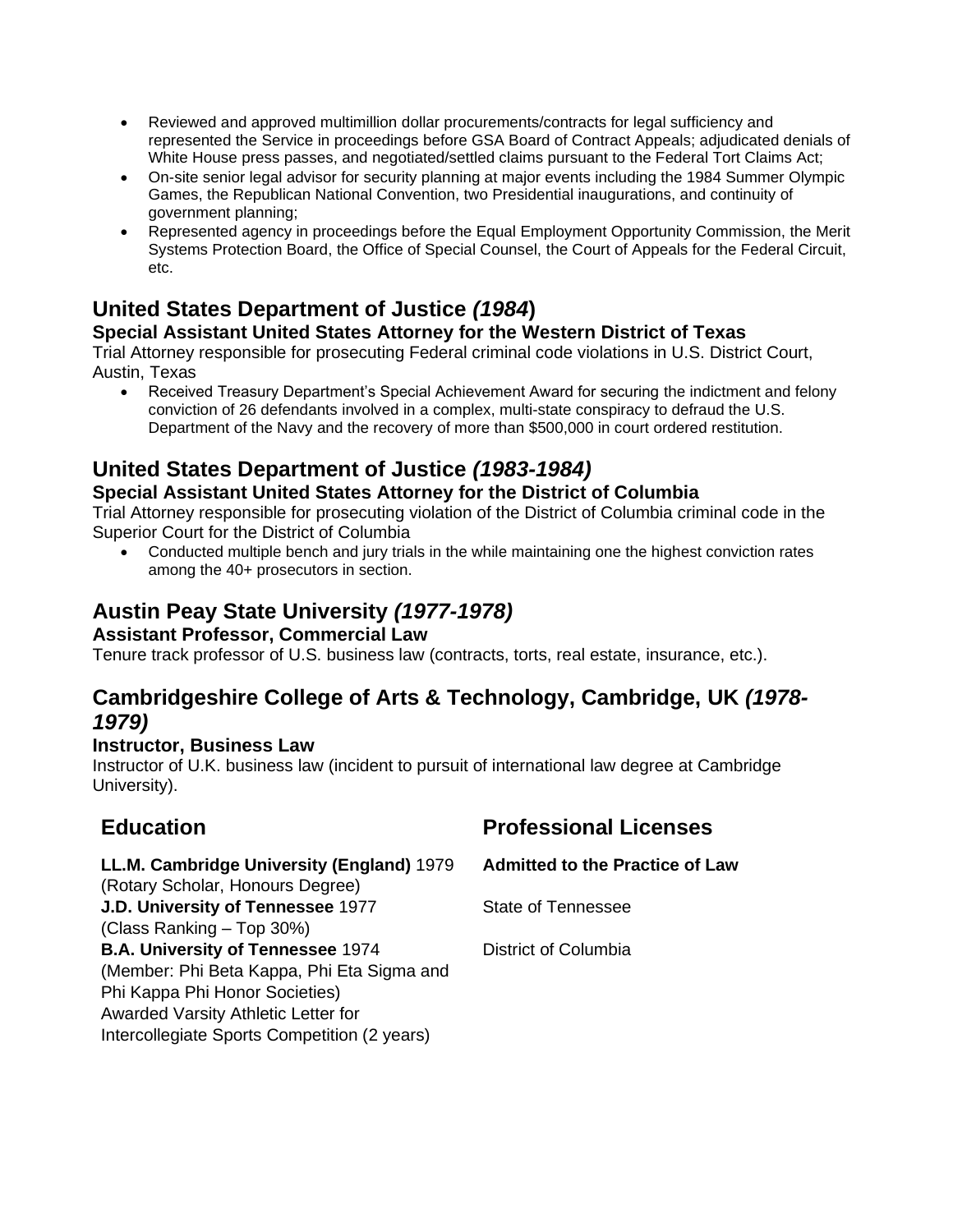# **ADDENDUM TO RESUME**

# **NOTABLE RECOGNITION AND AWARDS:**

The George P. Shultz Award (Overseas Security Advisory Council/International Security Foundation); Certificate of Appreciation for Service to the Secretary of State's Overseas Security Advisory Council (Secretary of State John F. Kerry); Life Member, International Security Management Association; Presidential Award of Merit for 2008, ASIS International; Six ConocoPhillips Spirit Awards (as team leader/participant); 2009 -10 Rotary International Service to Humanity Award; US Department of Treasury Special Achievement Award; Most Influential Security Leader (2012), Security Magazine.

# **SCHOLARLY AND TECHNICAL PUBLICATIONS:**

"The Foreign Boycotts Bill," 29 International and Comparative Law Quarterly 518 (1980); "Crisis Management and Evacuations Best Practices" (2011, co-authored compendium of proceedings of a July 2011 symposium jointly sponsored by ConocoPhillips and the Overseas Security Advisory Council at the US Department of State); "Are Thieves Using Your PBX?" CMA Review, Fall 1989; "Protecting Information from Hackers," Proceedings of the National Conference on Criminal Justice Bulletin Board Systems, United States Department of Justice, Bureau of Justice Statistics, 1994; "Toll Fraud - Time for New Weapons in the Defensive Arsenal," CMA Review, Winter 1994; "Industry Viewpoint - Are Intruders Making Calls on Your PBX?" Communicator, CFCA Communications Security Journal, Spring 1990.

# **PROFESSIONAL ACTIVITIES:**

#### **Media/Public Relations**

Cited as recognized security expert in the *New York Times*, the *Wall Street Journal*, the *Washington Post*, *New York Newsday*, the *Philadelphia Inquirer*, the *Chicago Sun-Times*, *Business Week*, *Forbes*, *Readers Digest*, *United Press International*, *McCalls* Magazine, *CFO* Magazine, and other news and trade publications. On-air interviews by the CBS television news magazine series *Street Stories with Ed Bradley*, USA Television Network, Swiss television, BBC Radio, and various other television and radio programs.

#### **Engagement with Public Sector (Current)**

Chair, Senior Advisory Committee, Domestic Security Alliance Council (Federal Bureau of Investigation/US Department of Homeland Security); Member, Domestic Security Alliance Council Executive Working Group (Federal Bureau of Investigation/US Department of Homeland Security); Member, Senior Advisory Committee, US Department of State Overseas Security Advisory Council;

#### **Engagement with Public Sector (Former)**

Co-chairman of the Overseas Security Advisory Committee (appointment by the Secretary of State Hillary Clinton); Member of the Leadership Board of the Domestic Security Alliance Council (appointment by FBI Director Robert Mueller); Chairman, American Petroleum Institute Security Committee; Member, US Department of Homeland Security Critical Infrastructure Oil and Gas Sector Coordinating Council; Substantive Point of Contact, National Infrastructure Protection Advisory Council (President George W. Bush); Executive Director and Founder, International Security Foundation; Treasurer, Overseas Enterprise Security Support association; Instructor, Domestic Security Executive Academy at the FBI Academy (Quantico, VA); Board Member, National Cyber Crime Advisory Council; Member, National White Collar Crime Center Training and Research Institute Advisory Board; Founding Board Member, Training & Research Institute, National White Collar Crime Center, representative to US Department of Justice Computer Crime & Intellectual Property Section - Industry Information Group; Instructor in law, privacy, security and fraud at the National College of District Attorneys, the Financial Fraud Institute of the Federal Law Enforcement Training Center, the High Tech Crime Investigators Association, the Federal Communications Commission, the Organized Crime Institute of the Florida Department of Law Enforcement, the International Association of Chiefs of Police, the South Carolina Criminal Justice Academy, the Maryland States Attorneys General Association, the New York District Attorneys Office, the United States Secret Service, the FBI National Training Academy, the National Criminal Justice Computer Laboratory and Training Center, etc.